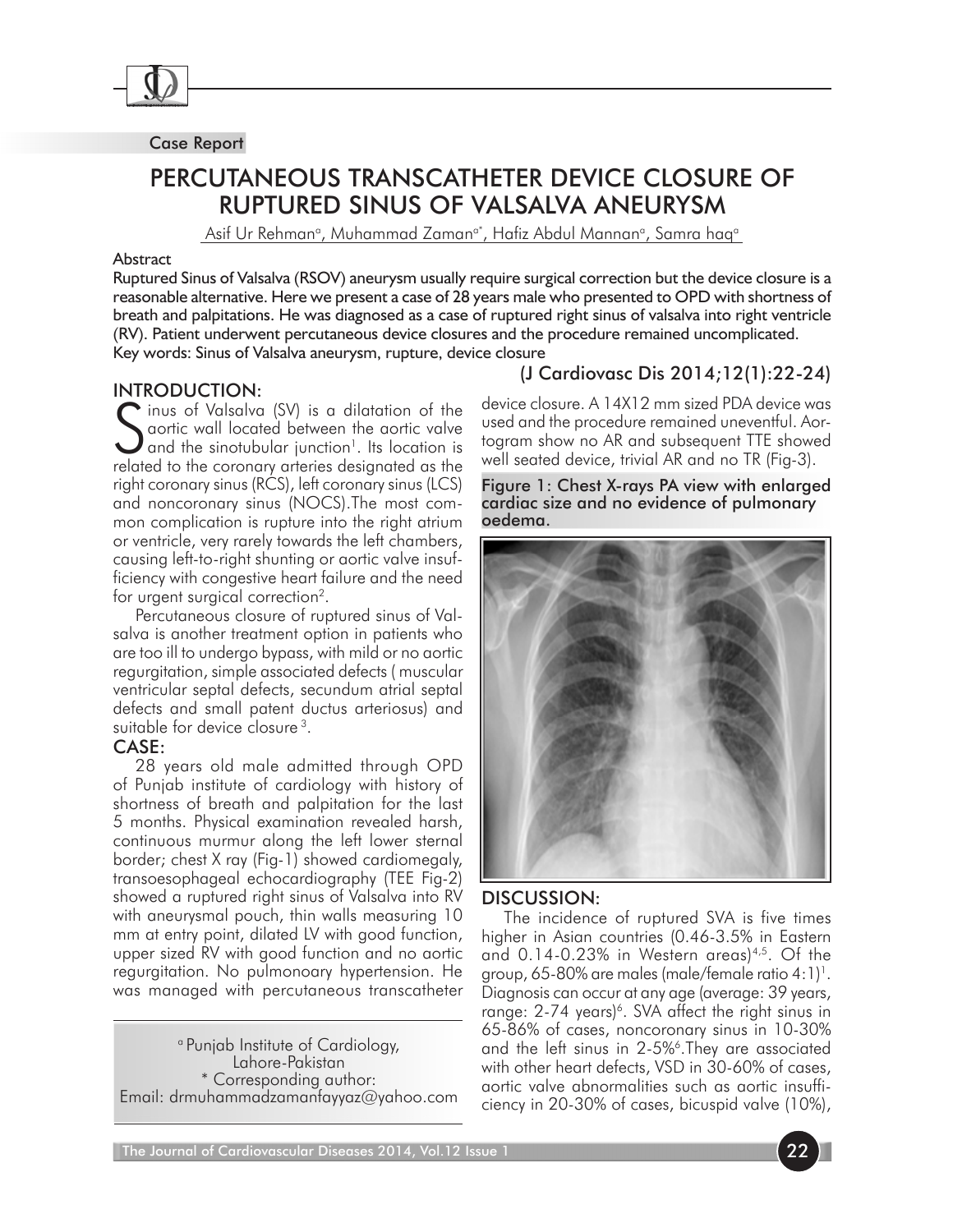

Figure 2: TEE ( Long axis view still image) showing ruptured sinus of valsalva aneurysm into RV.



Table 1 Classification systems for RSVA

| Type | Sakakibara classification                                                 | <b>Modified Sakakibara classification</b>                                          |
|------|---------------------------------------------------------------------------|------------------------------------------------------------------------------------|
|      |                                                                           | Originating from left part of right Protrusion and rupture into right ven-         |
|      | coronary sinus; protruding into conus tricle just beneath pulmonary valve |                                                                                    |
|      | of right ventricle, just beneath com-                                     |                                                                                    |
|      | missure of right and left pulmonary                                       |                                                                                    |
|      | valves                                                                    |                                                                                    |
| Ш    |                                                                           | Originating from central part of right Penetration and rupture into or just        |
|      |                                                                           | coronary sinus; protruding into right beneath crista supraventricularis of         |
|      | ventricle; penetrating crista supraven- right ventricle                   |                                                                                    |
|      | tricularis                                                                |                                                                                    |
| Illv |                                                                           | Originating from posterior part of Penetration and rupture into right              |
|      |                                                                           | right coronary sinus; protruding into ventricle adjacent to or at tricuspid        |
|      | right ventricle, just beneath septal annulus                              |                                                                                    |
|      | leaflet of tricuspid valve; penetrating                                   |                                                                                    |
|      | membranous septum                                                         |                                                                                    |
| Illa |                                                                           | Originating from posterior part of right Penetration and rupture into right atrium |
|      | coronary sinus; protruding into right adjacent to or at tricuspid annulus |                                                                                    |
|      | atrium, near commissure of septal and                                     |                                                                                    |
|      | anterior leaflets of tricuspid valve                                      |                                                                                    |
| IV   |                                                                           | Originating from right part of noncoro- Protrusion and rupture into right atri-    |
|      | nary sinus; protruding into right atrium,                                 | um                                                                                 |
|      | near septal leaflets of tricuspid valve                                   |                                                                                    |
| v    |                                                                           | Other rare conditions (eq. rupture into                                            |
|      |                                                                           |                                                                                    |
|      |                                                                           | left atrium, pulmonary artery, left ven-                                           |
|      |                                                                           | tricle, or other structures)                                                       |

RSVA, Ruptured sinus of Valsalva aneurysm.

Figure 3: TTE apical four chamber view showing device well incorporated at RSOV (Ruptured Sinus of valsalva)



aortic stenosis (6.5%)<sup>1</sup>. They may also be associated with pulmonary stenosis (9.7%),coarctation of the aorta (6.5%), persistence of the ductus arteriosus (3.2%), tricuspid insufficiency (3.2%) and interatrial defect<sup>1</sup>. Rupture of a SVA occurs principally at the RV (60%) or at the RA (29%), the LA (6%), and LV  $(4%)$  or at the pericardium  $(1%)$ <sup>1</sup>. The only formal classification for the SVA has been proposed by Sakakibara and Konno in 1962, describing four types according to the coronary sinus affected and the area where they protrude or rupture<sup>7</sup>(Table-1). TTE and trans esophageal echocardiogram (TEE) have a diagnostic accuracy of 75% and 90%, respectively<sup>1</sup>. The transcatheter technique for RSOV closure was first reported by Cullen et al., with a Rashkind umbrella device in 1994. Since then, Gianturco coils, Amplatzer duct occluders, and Amplatzer septal occluders have been used for device closures of RSOV<sup>8,9</sup>. Potential complications are hemolysis secondary to residual shunting, AR, increase in TR, RVOT obstruction and device embolization .